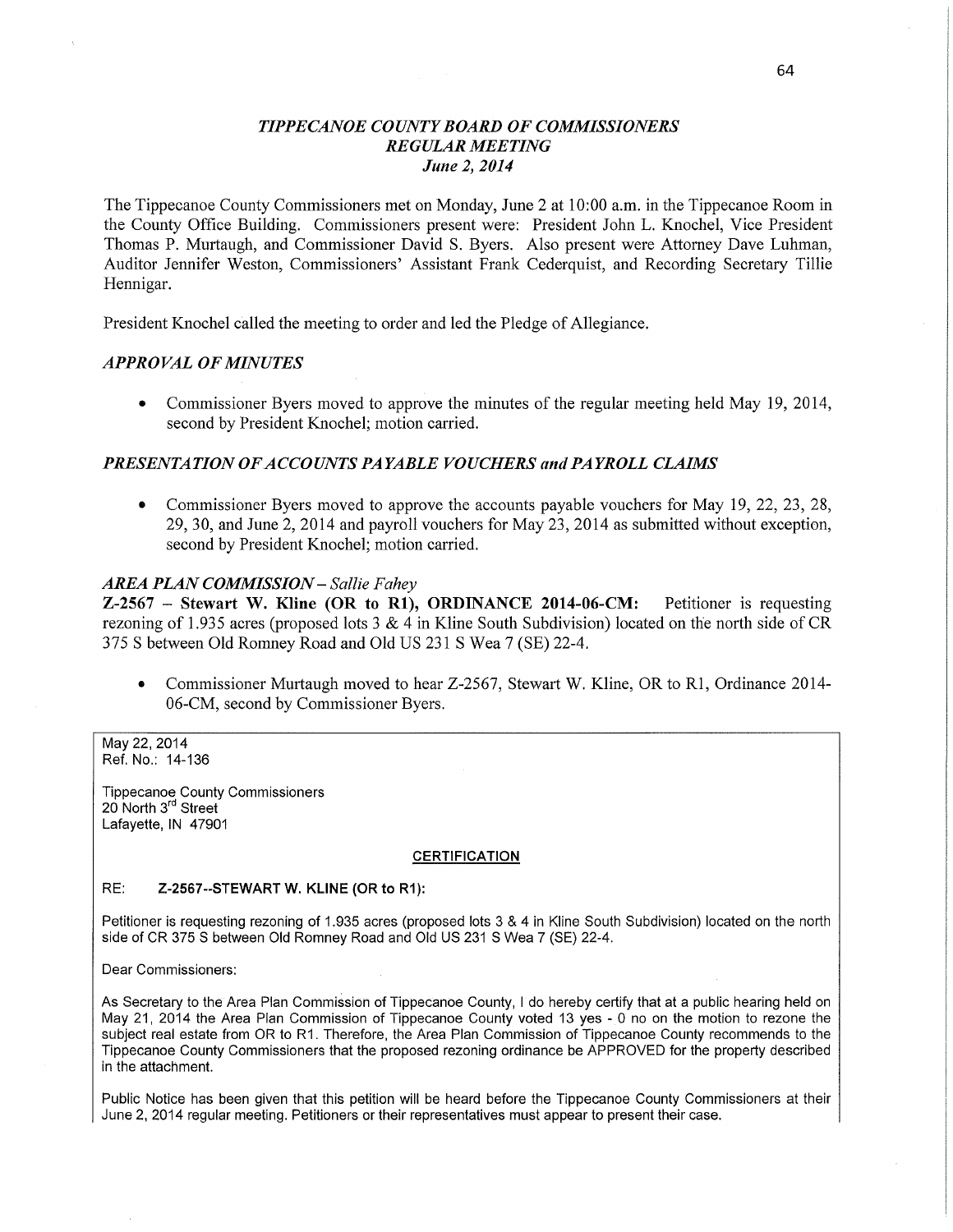Sincerely, Sincerely,

SaIIie Dell Fahey SaIIie Dell Fahey Executive Director Executive Director

Bob Gross with RW Gross and Associates stated that Stewart Kline is also in attendance to answer any Bob Gross with RW Gross and Associates stated that Stewart Kline is also in attendance to answer any questions. The request is to rezone two lots from OR to R1 in Kline South Subdivision. Approval has questions. The request is to rezone two lots from OR to R1 in Kline South Subdivision. Approval has been received from Area Plan. been received from Area Plan.

President Knochel invited public comment in favor of or opposed to the rezone. There were **none.**  President Knochel invited public comment in favor of or opposed to the rezone. There were **none.** 

Auditor Weston recorded the vote. Auditor Weston recorded the vote.

| <b>Byers</b> | Aye |
|--------------|-----|
| Knochel      | Aye |
| Murtaugh     | Aye |

Ordinance 2014-06-CM passed 3-0. Ordinance 2014-06-CM passed 3-0.

Z-2570 – J.D. & D. Funeral Corporation (AA TO NB), ORDINANCE 2014-07-CM: Petitioner is requesting rezoning of 9409 S 700 E located adjacent to the south of the platted lots in the unincorporated requesting rezoning of 9409 S 700 E located adjacent to the south of the platted lots in the unincorporated town of Stockwell, Lauramie 9 (SW) 21-3. town of Stockwell, Lauramie 9 (SW) 21-3.

**•** Commissioner Murtaugh moved to hear Z-2570, J.D. & D. Funeral Corporation, AA to NB, Ordinance 2014-07-CM, second by Commissioner **Byers.**  Ordinance 2014-07-CM, second by Commissioner **Byers.** 

May 22, 2014 May 22, 2014 Ref. No.: 14-139 Ref. No.: 14-139

Tippecanoe **County Commlssloners**  Tippecanoe **County Commlssloners** 20 North 3rd Street 20 North 3<sup>rd</sup> Street Lafayette, IN 47901 Lafayette, IN 47901

#### CERTIFICATION CERTIFICATION

RE: Z-2570--J.D. **&** D. **FUNERAL CORPORATION** (AA to **NB):**  RE: Z-2570--J.D. **&** D. **FUNERAL CORPORATION** (AA to **NB):** Petitioner is requesting rezoning of 9409 S. 700 E. located adjacent to the south of the platted lots in the  $\mid$ unincorporated town of Stockwell, Lauramie 9 (SW) 21-3. unincorporated town of Stockwell, Lauramie 9 (SW) 21-3.

Dear **Commissioners:**  Dear **Commissioners:** 

As Secretary to the Area Plan Commission of Tippecanoe County, I do hereby certify that at a public hearing held on | May 21, 2014 the Area Plan Commission of Tippecanoe County voted 13 yes - 0 no on the motion to rezone the  $\mid$ subject real estate from AA to NB. Therefore, the Area Plan Commission of Tippecanoe County recommends to the  $\mid$ Tippecanoe County Commissioners that the proposed rezoning ordinance be APPROVED for the property described  $\,|\,$ in the attachment. in the attachment.

Public Notice has been given that this petition will be heard before the Tippecanoe County Commissioners at their | June 2, 2014 regular meeting. Petitioners or their representatives must appear to present their case.<br>Sincerely,

Sincerely,

**Sallie** Dell **Fahey Sallie** Dell **Fahey** Executive Director Executive Director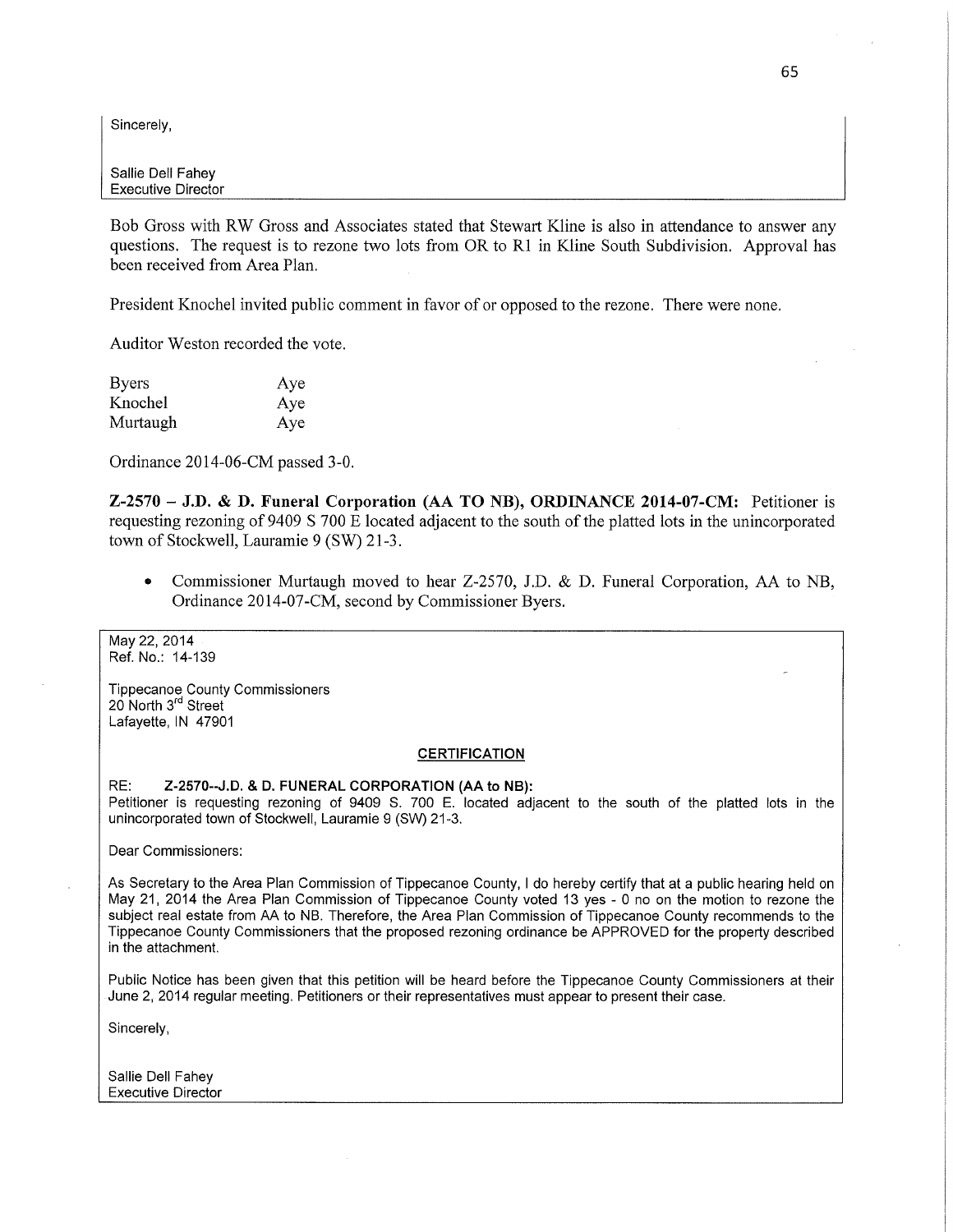Attorney Dan Teder with Reiling, Teder, and Schrier stated he represents the petitioner Jonathan Fisher. Attorney Dan Teder with Reiling, Teder, and Schrier stated he represents the petitioner Jonathan Fisher. The request is for <sup>a</sup>rezone from AA to NB of property located on 700 E in Stockwell, Indiana. **A**  The request is for a rezone from AA to NB of property located on 700 E in Stockwell, Indiana. **A** favorable staff recommendation and a unanimous approval from the Area Plan Commission have been favorable staff recommendation and a unanimous approval from the Area Plan Commission have been received. The property was a funeral home from 1948 to 2005. The petitioner's family has owned a funeral home in Logansport since 1949. In 2003, Jonathan *s* father purchased the Richardson, Loy, funeral home in Logansport since 1949. In 2003, Jonathan *s* father purchased the Richardson, Loy, Clapper Funeral Home on 10<sup>th</sup> Street and the property in Stockwell; he passed away shortly after the purchase. Jonathan is now the Funeral Director, plans to remodel the inside and outside of the building, and has hired Houston Architecture. There will be no cremation or embalming at the site; it will be for and has hired Houston Architecture. There will be no cremation or embalming at the site; it will be for showings only. A petition has **been** signed by over 20 Stockwell citizens who are in favor of the rezone. showings only. A petition has **been** signed by over 20 Stockwell citizens who are in favor of the rezone. Attorney Teder requested approval of the rezone. Attorney Teder requested approval of the rezone.

President Knochel invited public comment in favor of or opposed to the rezone. There were none. President Knochel invited public comment in favor of or opposed to the rezone. There were none.

Auditor Weston recorded the vote. Auditor Weston recorded the vote.

| <b>Byers</b> | Aye |
|--------------|-----|
| Knochel      | Aye |
| Murtaugh     | Aye |

Ordinance 2014-07-CM passed 3-0. Ordinance 2014-07-CM passed 3-0.

## *BUILDING COMMISSION —* Ken *Brown BUILDING COMMISSION —* Ken *Brown* **Public Hearing: Unsafe Structure** *—* **9028 Yorktown** St, Stockwell, IN **Public Hearing: Unsafe Structure** *—* **9028 Yorktown** St, Stockwell, IN

Building Commissioner Brown said the unsafe structure at 9028 Yorktown Street in Stockwell was Building Commissioner Brown said the unsafe structure at 9028 Yorktown Street in Stockwell was formally a filling station. The property owner is Joe Wilbur who is present. Previously, the formally a filling station. The property owner is Joe Wilbur who is present. Previously, the Commissioners requested the roof structure be repaired to remove it from the definition of "unsafe". Last Commissioners requested the roof structure be repaired to remove it from the definition of "unsafe". Last week, trusses were delivered and today there is positive progress as reflected in the pictures handed out to the Commissioners. The truss system has been connected with new top plates and installed over the old the Commissioners. The truss system has been connected with new top plates and installed over the old roof. The old roof and ceiling is still caving in to the inside which is an issue for anyone entering the building. President Knochel said the change is positive. Commissioner Murtaugh asked Mr. Wilbur what building. President Knochel said the change is positive. Commissioner Murtaugh asked Mr. Wilbur what his intentions are for the building use. Mr. Wilbur said he intended to do some work out of the building. his intentions are for the building use. Mr. Wilbur said he intended to do some work out of the building. Commissioner Murtaugh asked if Mr. Wilbur planned to tear down the old roof. Mr. Wilbur said no, the old roof is 2 x 12 solid boards on center with two steel beams from front to rear. There are two rotten frame members that will be replaced. He also plans to replace the ceiling drywall with sheet metal. frame members that will be replaced. He also plans to replace the ceiling drywall with sheet metal. Building Commissioner Brown said he is comfortable if the rotted framing members are removed. Building Commissioner Brown said he is comfortable if the rotted framing members are removed. Commissioner Byers said the project is still incomplete and suggested giving Mr. Wilbur an additional Commissioner Byers said the project is still incomplete and suggested giving Mr. Wilbur an additional month. Attorney Luhman said the public hearing could be continued until the first meeting in July on month. Attorney Luhman said the public hearing could be continued until the first meeting in July on July 7th. July 7th.

• Commissioner Murtaugh moved to continue the public hearing until the July 7<sup>th</sup> Commissioner regular meeting, second by Commissioner Byers; motion carried. regular meeting, second by Commissioner Byers; motion carried.

## *HIGHWAY* - *Opal Kuhl HIGHWAY* - *Opal Kuhl*

## Permit to Close or Block a Road – Vision of Hope Ministries and Faith Bible Seminary for The **Race** for **Hope** on **June** 14, **2014 Race** for **Hope** on **June** 14, **2014**

This event may temporarily impede traffic flow on the following roads: CR 550 East, CR 50 North, Wildcat Valley Estates, and Brookfield Heights from 8:00 a. m. to 10:00 a. m. Wildcat Valley Estates, and Brookfield Heights from 8:00 a. m. to 10:00 a. m.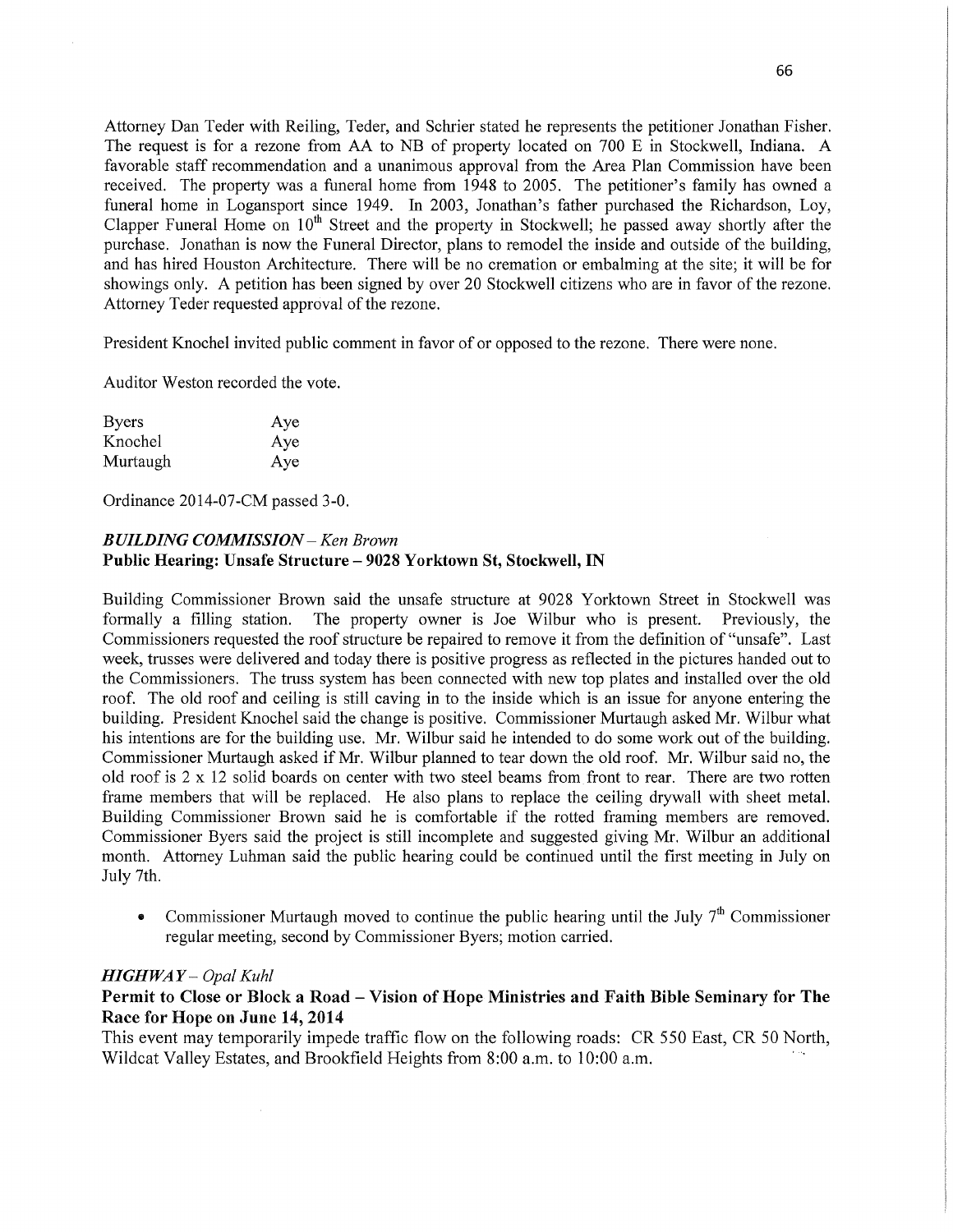Highway Director Kuhl presented <sup>a</sup>request to close or block a road from Vision of Hope Ministries Highway Director Kuhl presented a request to close or block a road from Vision of Hope Ministries and Faith church on June 14th for a 5K and a 10K race to be held from 8:00 am. to **10:00** am. All and Faith church on June 14th for a 5K and a 10K race to be held from 8:00 am. to **10:00** am. All the required paperwork has been completed. the required paperwork has been completed.

• Commissioner Murtaugh moved to approve the request to close or block a road for Vision of Hope Ministries for a 5K and 10K race on June 14, 2014 as presented, second by Hope Ministries for a 5K and 10K race on June 14, 2014 as presented, second by Commissioner Byers; motion carried. Commissioner Byers; motion carried.

# Continuation Certificate – Mulberry Cooperative Telephone Co., Inc. in the amount of \$5,000

Director Kuhl presented a Continuation Certificate from Mulberry Cooperative Telephone in the Director Kuhl presented a Continuation Certificate from Mulberry Cooperative Telephone in the amount of \$5,000 to do work in the right-of-way. amount of \$5,000 to do work in the right-of-way.

**0** Commissioner Murtaugh moved to approve the continuation certificate from Mulberry Cooperative Telephone to do work in the right-of-way as presented, second by Cooperative Telephone to do work in the right-of-way as presented, second by Commissioner Byers; motion carried. Commissioner Byers; motion carried.

## Continuation Certificate – Indiana Gas Company, Inc. d/b/a Vectren Energy Delivery of Indiana, **Inc.** in the amount of **\$5,000**  Indiana, **Inc.** in the amount of **\$5,000**

Director Kuhl presented a Continuation Certificate from Indiana Gas Company, dba Vectren Energy Director Kuhl presented a Continuation Certificate from Indiana Gas Company, dba Vectren Energy to do work in the right-of—way. to do work in the right-of—way.

• Commissioner Murtaugh moved to approve the continuation certificate from Indiana Gas Company to do work in the right-of-way as presented, second by Commissioner Byers; Company to do work in the right-of-way as presented, second by Commissioner Byers; motion carried. motion carried.

## *GRANTS — Laurie Wilson GRANTS — Laurie Wilson* **Permission** to **Accept Grant Permission** to **Accept Grant**

Grant Facilitator Wilson requested permission to accept <sup>a</sup>grant for TEMA in the amount of \$35,000 from Grant Facilitator Wilson requested permission to accept a grant for TEMA in the amount of \$35,000 from the Indiana Department of Homeland Security for District 4 exercises. the Indiana Department of Homeland Security for District 4 exercises.

**-** Commissioner Murtaugh moved to accept the grant for TEMA in the amount of \$35,000 from **-** Commissioner Murtaugh moved to accept the grant for TEMA in the amount of \$35,000 from the Indiana Department of Homeland Security as presented, second by Commissioner Byers; the Indiana Department of Homeland Security as presented, second by Commissioner Byers; motion carried. motion carried.

Grant Facilitator Wilson requested permission to accept a grant for Cary Home in the amount of \$92,440 Grant Facilitator Wilson requested permission to accept a grant for Cary Home in the amount of \$92,440 from the Indiana Department of Corrections for the IDAI Alternative Programming. The grant will be from the Indiana Department of Corrections for the IDAI Alternative Programming. The grant will be used for travel and training, audio Visual equipment for Juvenile Intake and Assessment Center, supplies, used for travel and training, audio Visual equipment for Juvenile Intake and Assessment Center, supplies, and contracts. The Commissioners initially approved permission to apply for \$39,787; however, ICJI and contracts. The Commissioners initially approved permission to apply for \$39,787; however, ICJI requested application for the full allotment available of \$92,440. ' requested application for the full allotment available of \$92,440. '

• Commissioner Murtaugh moved to accept the grant for Cary Home in the amount of \$92,440 from the Indiana Department of Corrections for IDAI as presented, second by Commissioner from the Indiana Department of Corrections for IDAI as presented, second by Commissioner Byers; motion carried. Byers; motion carried.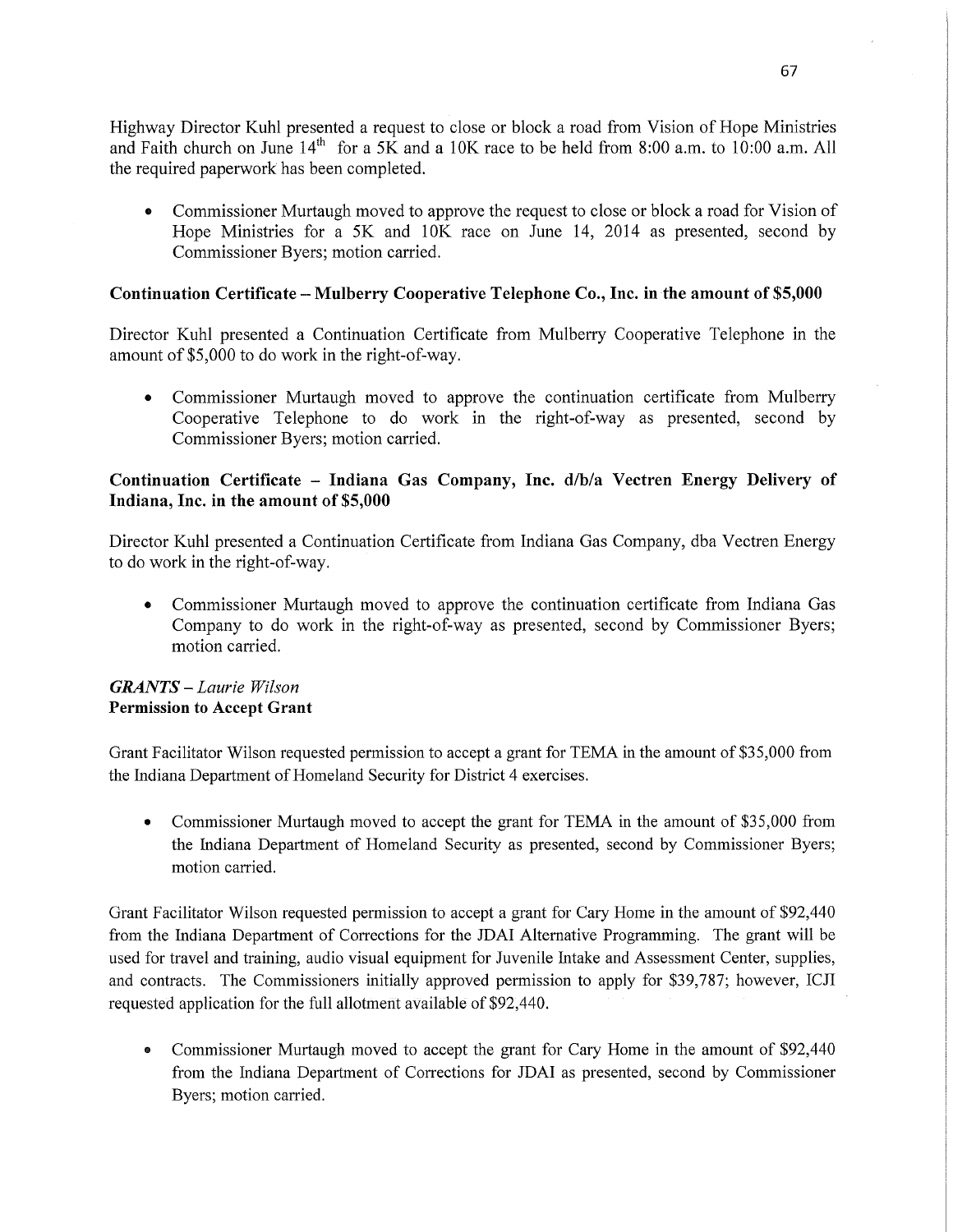## **Permission** to **Apply** for Grant **Permission** to **Apply** for Grant

Grant Facilitator Wilson requested permission to apply for <sup>a</sup>grant for Juvenile Magistrate Court in the Grant Facilitator Wilson requested permission to apply for a grant for Juvenile Magistrate Court in the amount of \$4,500 from Indiana Supreme Court for the Family Court Project. The grant is additional amount of \$4,500 from Indiana Supreme Court for the Family Court Project. The grant is additional funds from unused grants other counties were unable to complete. funds from unused grants other counties were unable to complete.

• Commissioner Murtaugh moved to approve permission to apply for a grant for Juvenile Magistrate Court in the amount of \$4,500 from the Indiana Supreme Court for the Family Court Magistrate Court in the amount of \$4,500 from the Indiana Supreme Court for the Family Court Project as presented, second by Commissioner Byers; motion carried. Project as presented, second by Commissioner Byers; motion carried.

Grant Facilitator Wilson requested permission to apply for <sup>a</sup>grant for Circuit Court in the amount of Grant Facilitator Wilson requested permission to apply for a grant for Circuit Court in the amount of \$38,325 from Indiana Supreme Court. The grant will be used for the Volunteer Advocates for Seniors or Incapacitated Adults **(VASIA)** Guardianship Program in COOperation with Wabash Center. There is <sup>a</sup> Incapacitated Adults **(VASIA)** Guardianship Program in COOperation with Wabash Center. There is a match of 100%; Wabash Center will provide \$38,325. Previously, the grant went directly to Wabash match of 100%; Wabash Center will provide \$38,325. Previously, the grant went directly to Wabash Center but the parameters have changed and the grant is required to go to a unit of local government. Center but the parameters have changed and the grant is required to go to a unit of local government. Wabash Center will administer the program but funding will go through the County. Wabash Center will administer the program but funding will go through the County.

• Commissioner Murtaugh moved to approve permission to apply for a grant from Circuit Court in the amount of \$3 8,325 from the Indiana Supreme Court as presented, second by Commissioner the amount of \$3 8,325 from the Indiana Supreme Court as presented, second by Commissioner Byers; motion carried. Byers; motion carried.

## *HEALTH — Craig Rich HEALTH — Craig Rich*

# Professional Services Agreement with GAIA Consulting, LLC, VRSS Pvt. Ltd., and Martin Lewis for Vital **Records Software Update**  for Vital **Records Software Update**

Health Director Rich presented a Professional Service Agreement with GAIA Consulting and Martin Health Director Rich presented a Professional Service Agreement with GAIA Consulting and Martin Lewis, stating the contract is dated January 13, 2013. It is a Vital records software update to current Lewis, stating the contract is dated January 13, 2013. It is a Vital records software update to current software; the update will provide better reports and the ability to scan images. The contract has **been**  software; the update will provide better reports and the ability to scan images. The contract has **been** reviewed by Attorney Luhman. Exhibit A, stating the contract amount, was missing from the agreement. reviewed by Attorney Luhman. Exhibit A, stating the contract amount, was missing from the agreement.

• Commissioner Byers moved to approve the agreement as presented, second by President Knochel. Knochel.

Commissioner Murtaugh and Attorney Luhman agreed the agreement should not be approved without Commissioner Murtaugh and Attorney Luhman agreed the agreement should not be approved without Exhibit A. Commissioners' Assistant Cederquist left the meeting to locate Exhibit A. President Knochel Exhibit A. Commissioners' Assistant Cederquist left the meeting to locate Exhibit A. President Knochel advised Director Rich this item. would be further discussed prior to conclusion of the meeting. advised Director Rich this item. would be further discussed prior to conclusion of the meeting.

### *APPOINTMENT T 0 BOARD* OF *HEALTH APPOINTMENT T 0 BOARD* OF *HEALTH*

President Knochel announced the appointment of Hsin-Yi Weng to the Board of Health. Health Director President Knochel announced the appointment of Hsin-Yi Weng to the Board of Health. Health Director Rich said Ms. Weng is a Purdue University Veterinarian, has a PHD, and her specialty is animal Rich said Ms. Weng is a Purdue University Veterinarian, has a PHD, and her specialty is animal epidemiology. epidemiology.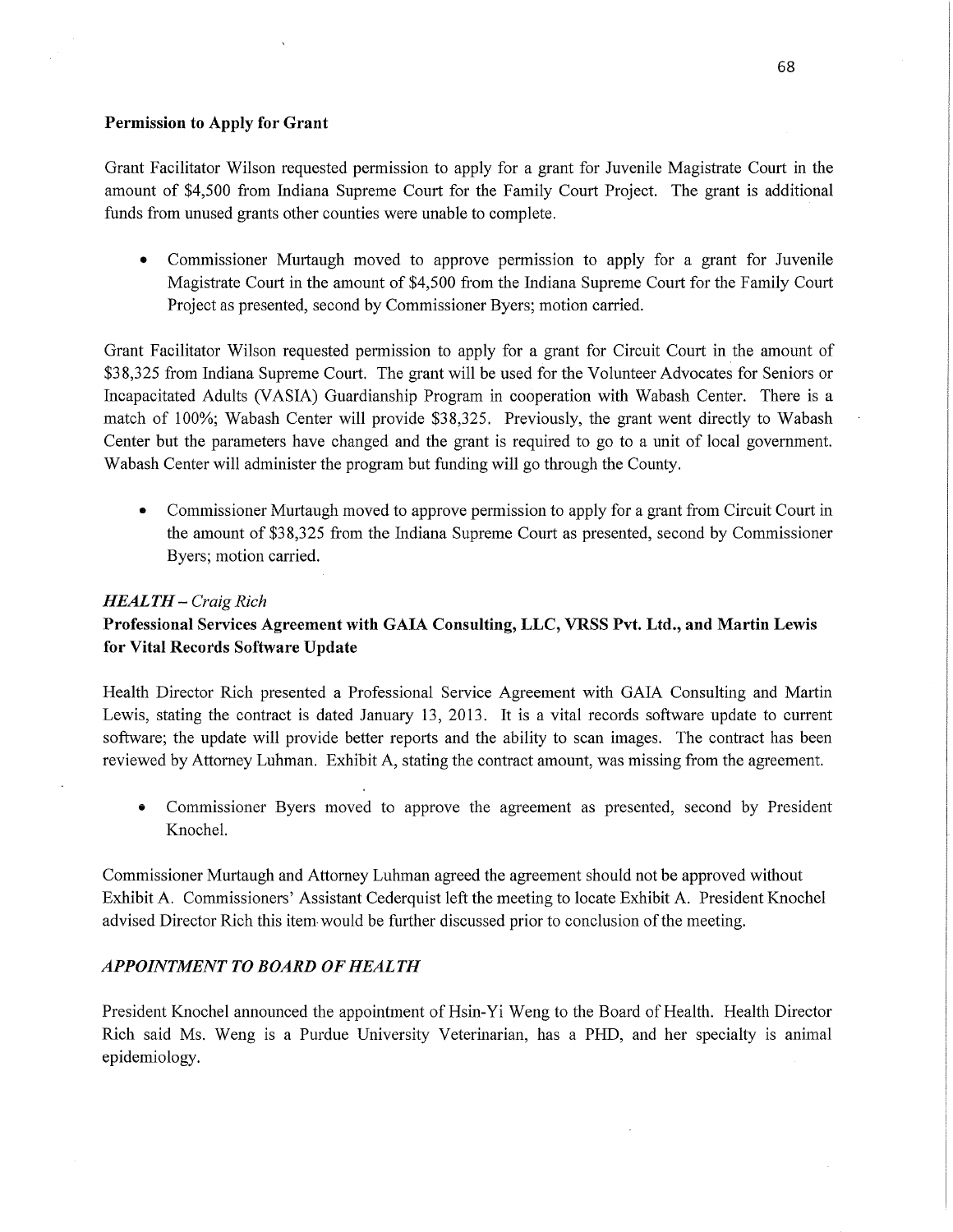• Commissioner Murtaugh moved to approve the appointment of Hsin-Yi Weng to the Board of Health as presented, second by Commissioner Byers; motion carried. Health as presented, second by Commissioner Byers; motion carried.

## *2015 SALARY* RE *COMMENDA TIONS 2015 SALARY* RE *COMMENDA TIONS*

Auditor Weston stated she proposed the cost estimate of an incremental 1% increase at the last meeting as Auditor Weston stated she proposed the cost estimate of an incremental 1% increase at the last meeting as \$300,000 and \$325,000. A 2% increase would be \$650,000. In the past, stipends have been looked at, \$300,000 and \$325,000. A 2% increase would be \$650,000. In the past, stipends have been looked at, studies that have been done, and using different percentages across classifications have been reviewed. studies that have been done, and using different percentages across classifications have been reviewed. She is unaware of a current study. A stipend was used for the current year.

Commissioner Murtaugh asked Human Resources Coordinator Shirley Mennen the cost of the previous salary study and how long the study took. Coordinator **Mennen** said the study cost around \$2,000 and salary study and how long the study took. Coordinator **Mennen** said the study cost around \$2,000 and took about eight weeks to complete. Commissioner Murtaugh stated there would be time for another took about eight weeks to complete. Commissioner Murtaugh stated there would be time for another study before budget hearings. study before budget

Commissioner Murtaugh said salaries are ongoing costs which repeat year after year. The County is in <sup>a</sup> Commissioner Murtaugh said salaries are ongoing costs which repeat year after year. The County is in a position to look at raises but it's important to be conservative since they are ongoing costs. Although position to look at raises but it's important to be conservative since they are ongoing costs. Although there are reserves, the revenue is not increasing. Commissioner Byers agreed with Commissioner there are reserves, the revenue is not increasing. Commissioner Byers agreed with Commissioner Murtaugh but stated that the cost of living continues to increase and should be offered back to the Murtaugh but stated that the cost of living continues to increase and should be offered back to the employees. The stipend paid in 2014 was approximately \$550,000 or 1.5%. His recommendation is to double the 2014 increase and give a 3% increase across the board, noting the Council has final approval. double the 2014 increase and give a 3% increase across the board, noting the Council has final approval. President Knochel agreed with Commissioner Byers' analysis on salary recommendations, saying 2% is President Knochel agreed with Commissioner Byers' analysis on salary recommendations, saying 2% is offered every year. Currently, the money is there and he doesn't see any reason why 4% couldn't be offered. Auditor Weston asked if the recommendations consider health insurance. Commissioner Byers offered. Auditor Weston asked if the recommendations consider health insurance. Commissioner Byers said the understanding is health insurance has been up and down and the premiums have been maintained for four years.

• Commissioner Byers moved to recommend a 3% salary increase for 2015, second by Commissioner Murtaugh; motion carried. ' Commissioner Murtaugh; motion carried. '

Commissioners' Assistant Cederquist returned to the meeting. Health Director Rich said Exhibit A could Commissioners' Assistant Cederquist returned to the meeting. Health Director Rich said Exhibit A could not be found and added that the local Health Maintenance Fund is paying for the software update. A not be found and added that the local Health Maintenance Fund is paying for the software update. A letter from the State Department of Health states the cost as \$9,000. letter the State Department of Health states the cost as \$9,000.

\_0 Commissioner Byers withdrew his previous motion; President Knochel withdrew the second to the previous motion. Commissioner Murtaugh moved to table the Professional Service the previous motion. Commissioner Murtaugh moved to table the Professional Service Agreement for the Health Department until the next meeting on June 16, 2014, second by Agreement for the Health Department until the next meeting on June 16, 2014, second by Commissioner Byers; motion carried. Commissioner Byers; motion carried.

### *UNFINISHEDflVE WBUSINESS -* none *UNFINISHEDflVE WBUSINESS -* none

#### *REPORTS* ON *FILE REPORTS* ON *FILE*

President Knochel announced the following reports will be on file in the Commissioner's Office: President Knochel announced the following reports will be on file in the Commissioner's Office: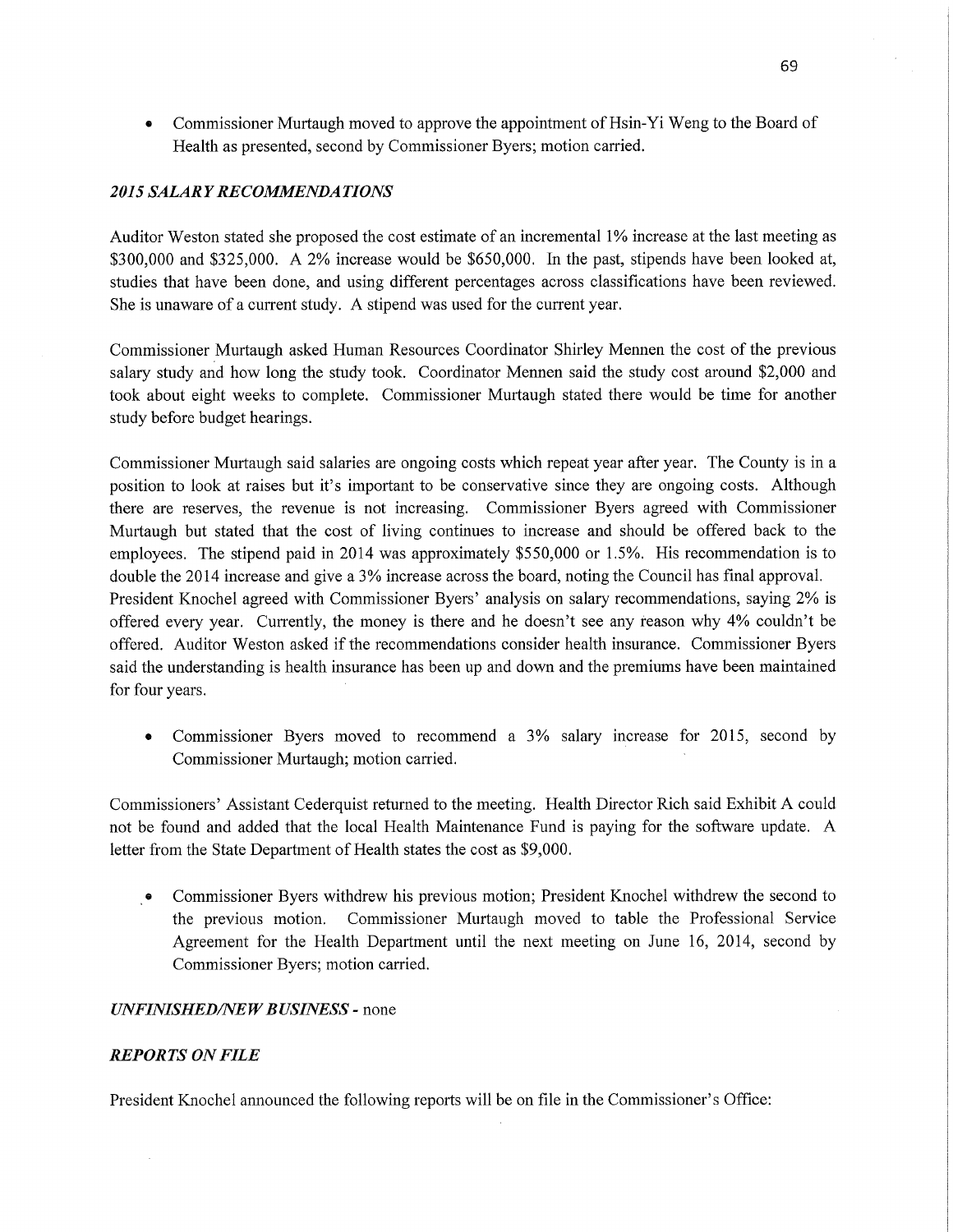- **I** Building Commission **I** Building Commission
- **Central Mail and Duplicating**

### *PUBLIC COMMENT PUBLIC COMMENT*

As there were no public comments, Commissioner Byers moved to adjourn. As there were no public comments, Commissioner Byers moved to adjourn.

Meeting adjourned at 10:35 a.m.

BOARD OF COMMISSIONERS OF THE COUNTY OF TIPPECANOE

L. Knochel

John L. Knochel, President

818 Murraug 811 Wie Langs

Thomas P. Murtaugh, Vice President Thomas P. Murtaugh, Vice President

David S. Byers, Member

**ATTEST: ATTEST:** 

 $\bar{z}$ 

 $\frac{1}{\omega}$ 

Jenárifer Weston, Auditor  $06/16/2014$ 

Minutes prepared by Tillie Hennigar, Auditor Administrative Assistant Minutes prepared by Tillie Hennigar, Auditor Administrative Assistant